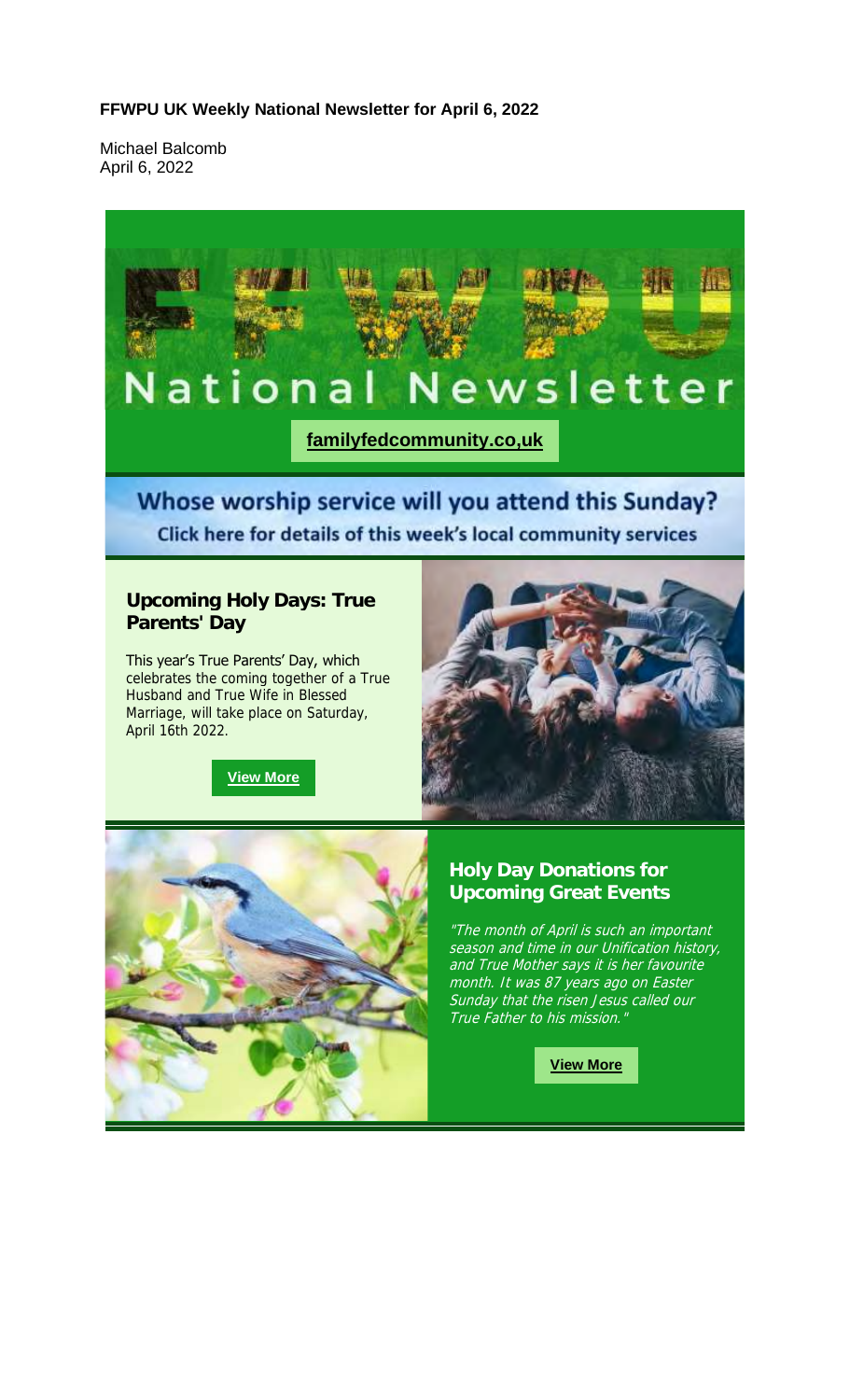## **Livingstone House Open House and BBQ**

You are invited to an Open House and BBQ on Saturday 14th May, when there will be a great opportunity for you to buy some memorable items at auction including furniture, bedding, books and some really special providential items. A catalogue will be published a week before.







#### **UPDATE: Tracing God's Providence Lecture Series**

The second half of the Tracing God's Providence: After the Fall of the Berlin Wall lecture series will now commence on Tuesday 19th April.

You can catch up on the first week of the lecture series **here...**

**View More**

## **UPDATE: \*Postponed\* Blessing Information Day**

Please note that the Blessing Information Day at Lancaster Gate, which was originally scheduled for 2nd April, has been postponed to Saturday 14th May. You can register online **here...**







#### **Change in HTM Leadership**

We would like to express our gratitude to Dr David & Patricia Earle, who are stepping down from their role as HTM leaders in Europe after four years. Thank you for your sincere dedication and for supporting so many couples in their HTM mission!

**View More**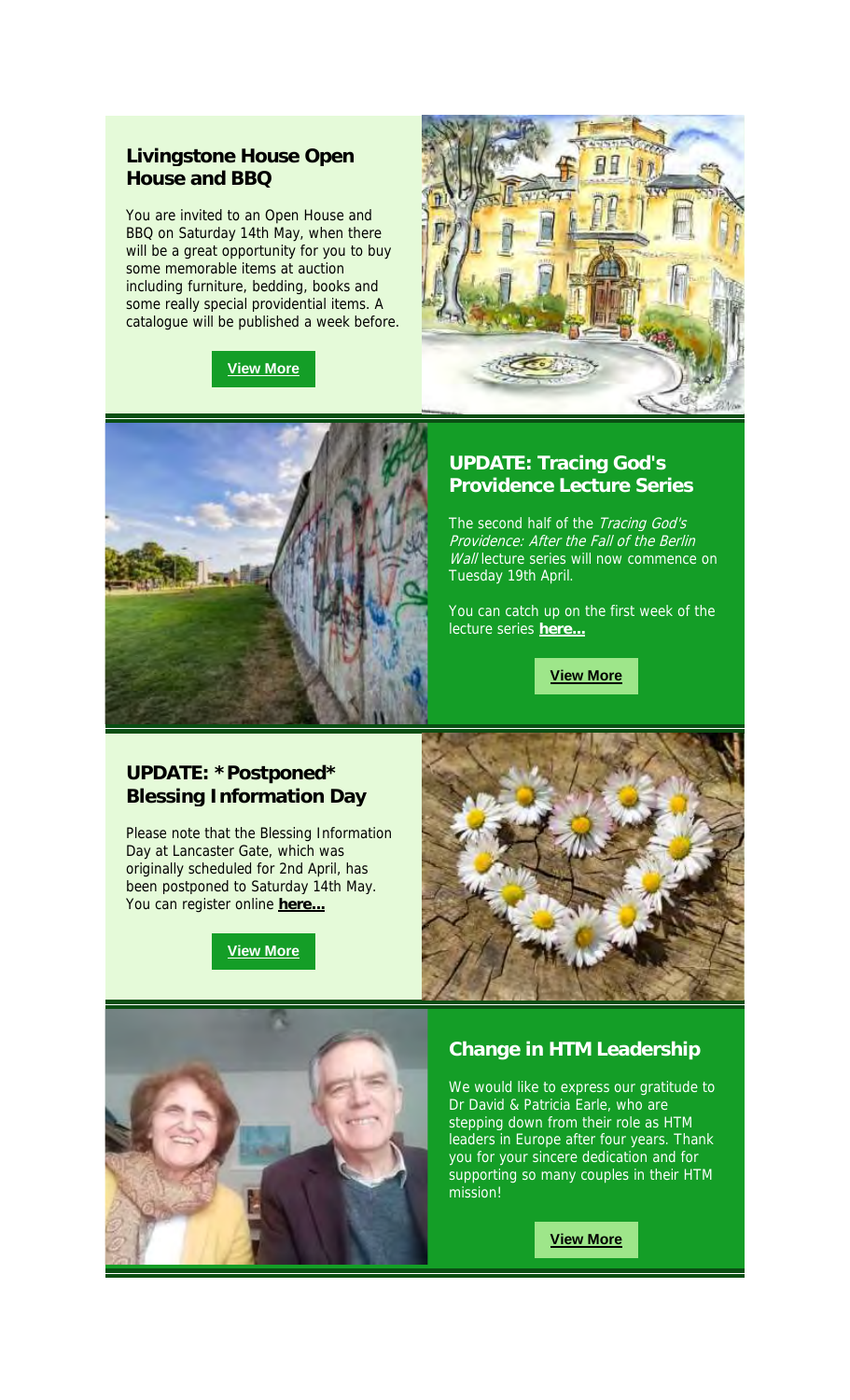## **Rhine River 40th Blessing Anniversary Cruise**

The German BFD is organising a reunion in August for all those who were blessed in July or October 1982 and will be celebrating their 40th anniversary this year. Why not combine a holiday in Germany this summer with a great celebration and chance to catch up with old friends?



**View More**



## **This Week In Our History: The Passing of Lady Margaret Thatcher**

Former UK Prime Minister Margaret Thatcher was a friend of the Unification Movement. Her appreciation stemmed from a common interest in combating global communism and promoting the values of "Family, Faith, and Freedom."

**View More**

## **Togetherall: Get Physical**

Exercise is a great energy and mood booster. But it's tempting to find reasons for not exercising, especially when you're anxious or down. Here are some ways to strengthen your willpower.

**View More**





#### **Register today for FREE**

Mental health support. 24/7. Confidential. Online community.

# **| Upcoming Events |**

Please click on the title of the event(s) that you are interested in for further details:

**Community Worship Services** Sunday 10th April